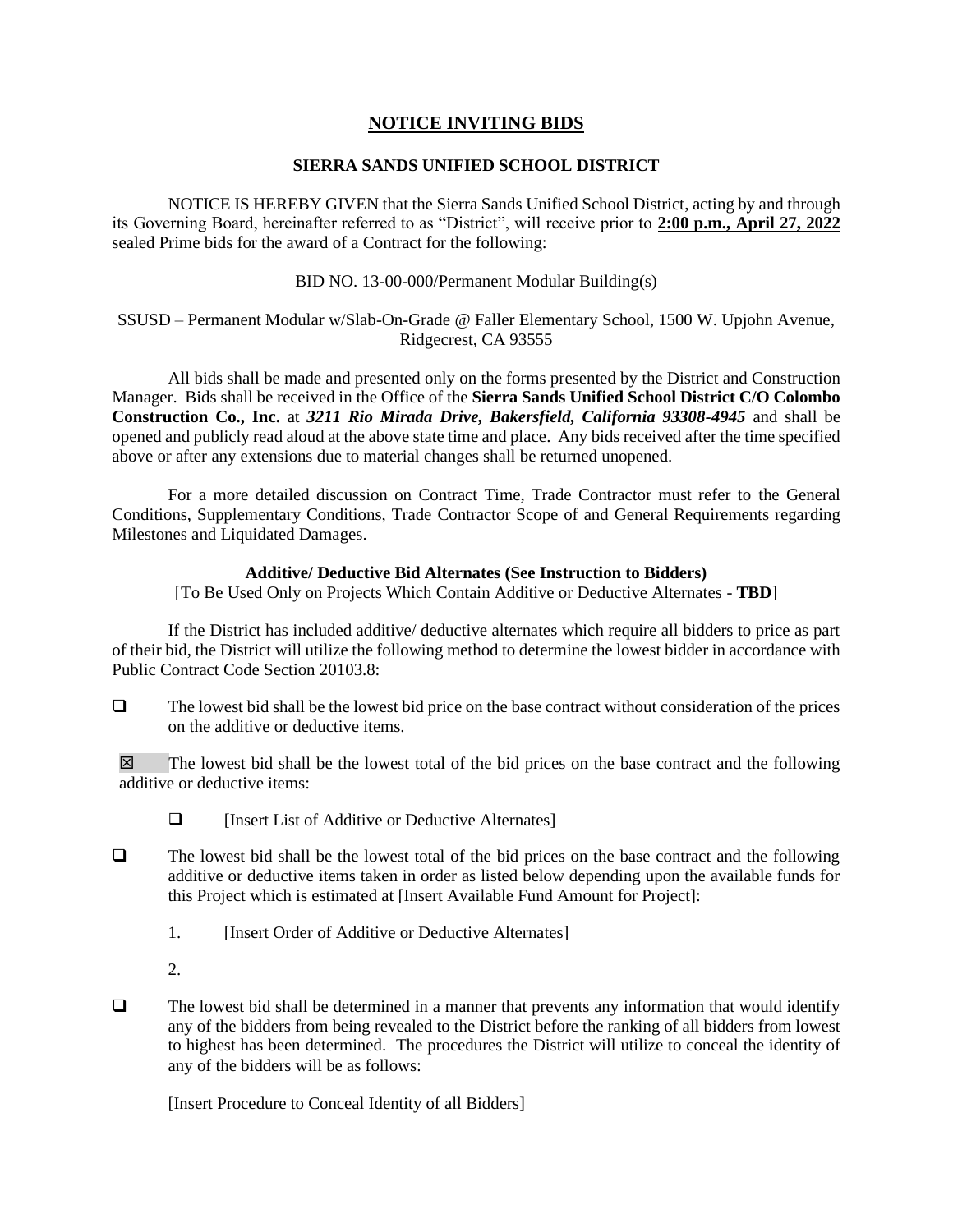\*\*Note: Pursuant to Public Contract Code Section 20103.8, the selection process selected does not preclude the District from using any of the additive or deductive alternates from the Contract after the lowest responsible responsive bidder has been determined.

## **Miscellaneous Information**

Bids shall be received in the place identified above, and shall be opened and publicly read aloud at the above-stated time and place.

The bid documents are available at [www.colomboplanroom.com,](http://www.colomboplanroom.com/) invitation will also be sent through Procore, and available at Blue Print Services, 661-327-2501 and Builder's Exchange.

Each bidder shall be a licensed contractor pursuant to the California Business and Professions Code, and be licensed to perform the work called for in the Contract Documents. The successful bidder must possess a valid and active license in the Trade of Work as designated in the Trade Contractor Scope of Work and must be properly licensed at the time of bid and throughout the duration of this Contract. The Contractor's California State License number shall be clearly stated on the bidder's proposal

Trade Contractor's Subcontractors shall be licensed pursuant to California law for the trades necessary to perform the Work called for in the Contract Documents.

Each bid must strictly conform with and be responsive to the Contract Documents as defined in the General Conditions.

The District reserves the right to reject any or all bids or to waive any irregularities or informalities in any bids or in the bidding.

Each bidder shall submit with its bid — on the form furnished with the Contract Documents — a list of the designated subcontractors on this Project as required by the Subletting and Subcontracting Fair Practices Act, California Public Contract Code Sections 4100 et seq.

In accordance with California Public Contract Code Section 22300, the District will permit the substitution of securities for any moneys withheld by the District to ensure performance under the Contract. At the request and expense of the Trade Contractor, securities equivalent to the amount withheld shall be deposited with the District, or with a state or federally chartered bank as the escrow agent, who shall then pay such moneys to the Trade Contractor. Upon satisfactory completion of the Contract, the securities shall be returned to the Trade Contractor.

Each bidder's bid must be accompanied by one of the following forms of bidder's security: (1) cash; (2) a cashier's check made payable to the District; (3) a certified check made payable to the District; or (4) a bidder's bond executed by a California admitted surety as defined in Code of Civil Procedure Section 995.120, made payable to the District in the form set forth in the Contract Documents. Such bidder's security must be in an amount not less than ten percent (10%) of the maximum amount of bid as a guarantee that the bidder will enter into the proposed Contract, if the same is awarded to such bidder, and will provide the required Performance and Payment Bonds, insurance certificates (or OCIP required documents) and any other required documents. In the event of failure to enter into said Contract or provide the necessary documents, said security will be forfeited.

The Contractor and all subcontractors shall comply with the requirements set forth in Division 2, Part 7, Chapter 1 of the Labor Code. The District has obtained from the Director of the Department of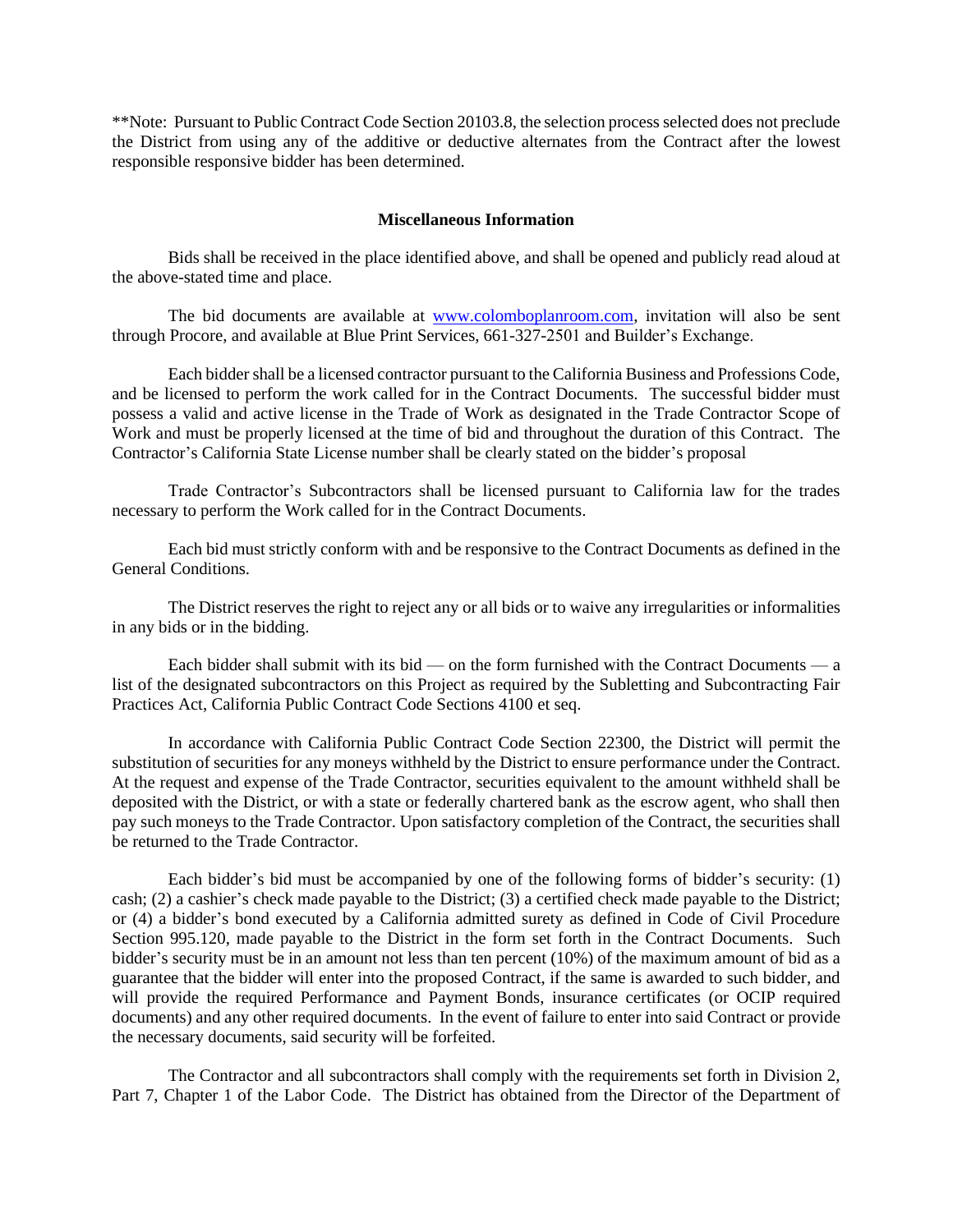Industrial Relations the general prevailing rate of per diem wages and the general prevailing rate for holiday and overtime work in the locality in which this work is to be performed for each craft, classification or type of worker needed to execute the Contract. These per diem rates, including holiday and overtime work, as well as employer payments for health and welfare, pension, vacation, and similar purposes, are on file at the District, and are also available from the Director of the Department of Industrial Relations. Pursuant to California Labor Code Sections 1720 et seq., it shall be mandatory upon the Trade Contractor to whom the Contract is awarded, and upon any subcontractor under such Trade Contractor, to pay not less than the said specified rates to all workers employed by them in the execution of the Contract.

A contractor or subcontractor shall not be qualified to bid on, be listed in a bid proposal, subject to the requirements of Section 4104 of the Public Contract Code, or engage in the performance of any contract for public work, as defined in the Labor Code, unless currently registered and qualified to perform public work pursuant to Labor Code section 1725.5. It is not a violation of this section for an unregistered contractor to submit a bid that is authorized by Section 7029.1 of the Business and Professions Code or by Section 10164 or 20103.5 of the Public Contract Code, provided the contractor is registered to perform public work pursuant to Section 1725.5 at the time the contract is awarded.

The Contractor and all subcontractors shall furnish certified payroll records as required pursuant Labor Code section 1776 directly to the Labor Commissioner in accordance with Labor Code section 1771.4 on at least on a monthly basis (or more frequently if required by the District or the Labor Commissioner) and in a format prescribed by the Labor Commissioner. Monitoring and enforcement of the prevailing wage laws and related requirements will be performed by the Labor Commissioner/ Department of Labor Standards Enforcement (DLSE).

No bidder may withdraw any bid for a period of ninety (90) calendar days after the date set for the opening of bids.

Separate payment and performance bonds, each in an amount equal to 100% of the total Contract amount, are required, and shall be provided to the District prior to execution of the Contract and shall be in the form set forth in the Contract Documents.

All bonds (Bid, Performance, and Payment) must be issued by a California admitted surety as defined in California Code of Civil Procedure Section 995.120.

Where applicable, bidders must meet the requirements set forth in Public Contract Code Section 10115 et seq., Military and Veterans Code Section 999 et seq. and California Code of Regulations, Title 2, Section 1896.60 et seq. regarding Disabled Veteran Business Enterprise ("DVBE") Programs. Forms are included in this Bid Package.

Any request for substitutions pursuant to Public Contracts Code Section 3400 must be made at the time of Bid on the Substitution Request form set forth in the Contract Documents and included with the bid.

No telephone or facsimile machine will be available to bidders on the District premises at any time.

It is each bidder's sole responsibility to ensure its bid is timely delivered and received at the location designated as specified above. Any bid received at the designated location after the scheduled closing time for receipt of bids shall be returned to the bidder unopened.